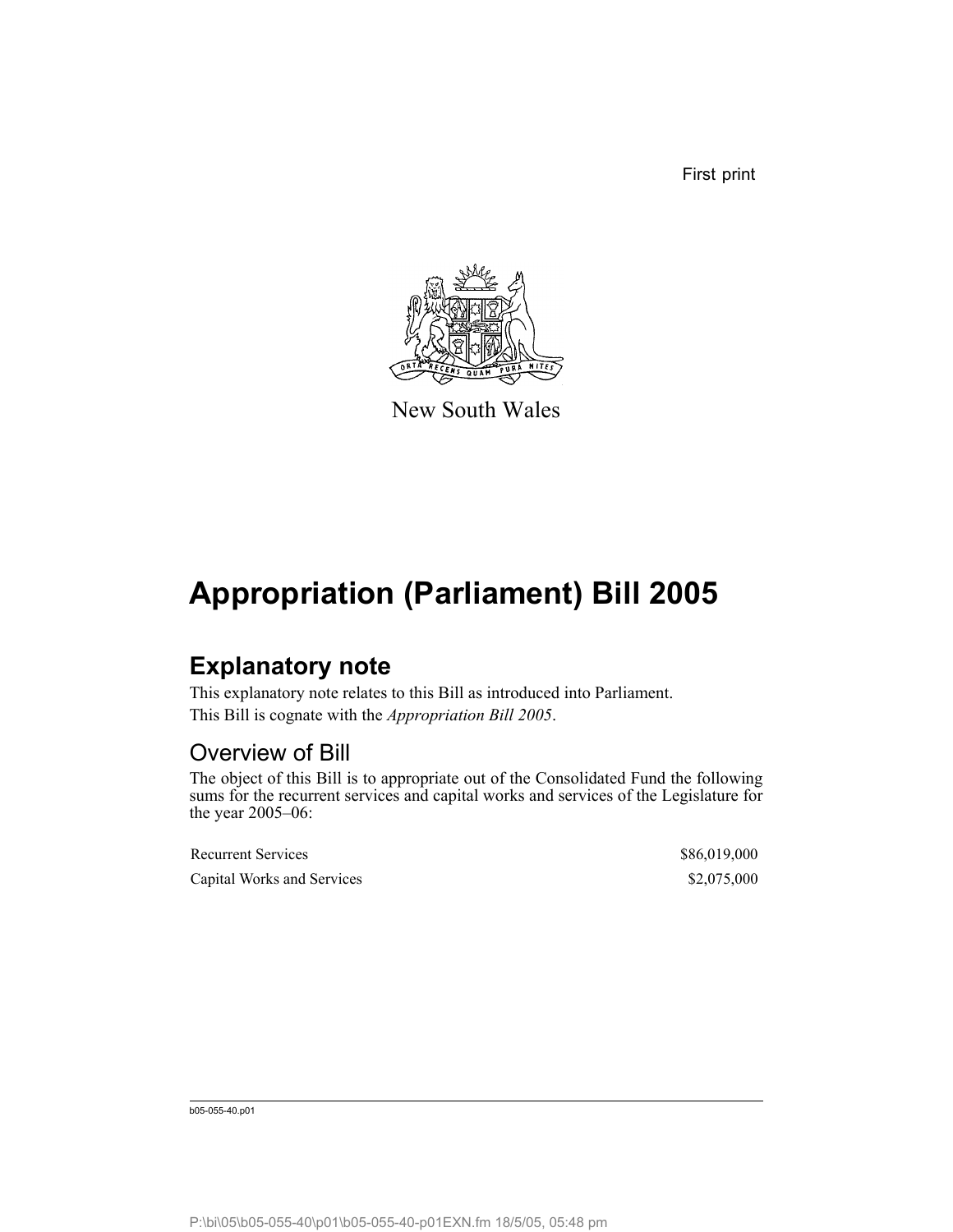#### Appropriation (Parliament) Bill 2005

Explanatory note

The amount appropriated is intended to be applied to the following services/ functions:

|                      | <b>Recurrent</b><br><b>Services</b> | <b>Capital Works</b><br>and Services |
|----------------------|-------------------------------------|--------------------------------------|
| Legislative Council  | \$18,034,000                        | \$270,000                            |
| Legislative Assembly | \$52,764,000                        | \$1,690,000                          |
| Joint Services       | \$15,221,000                        | \$115,000                            |
| Total                | \$86,019,000                        | \$2,075,000                          |

Explanatory note page 2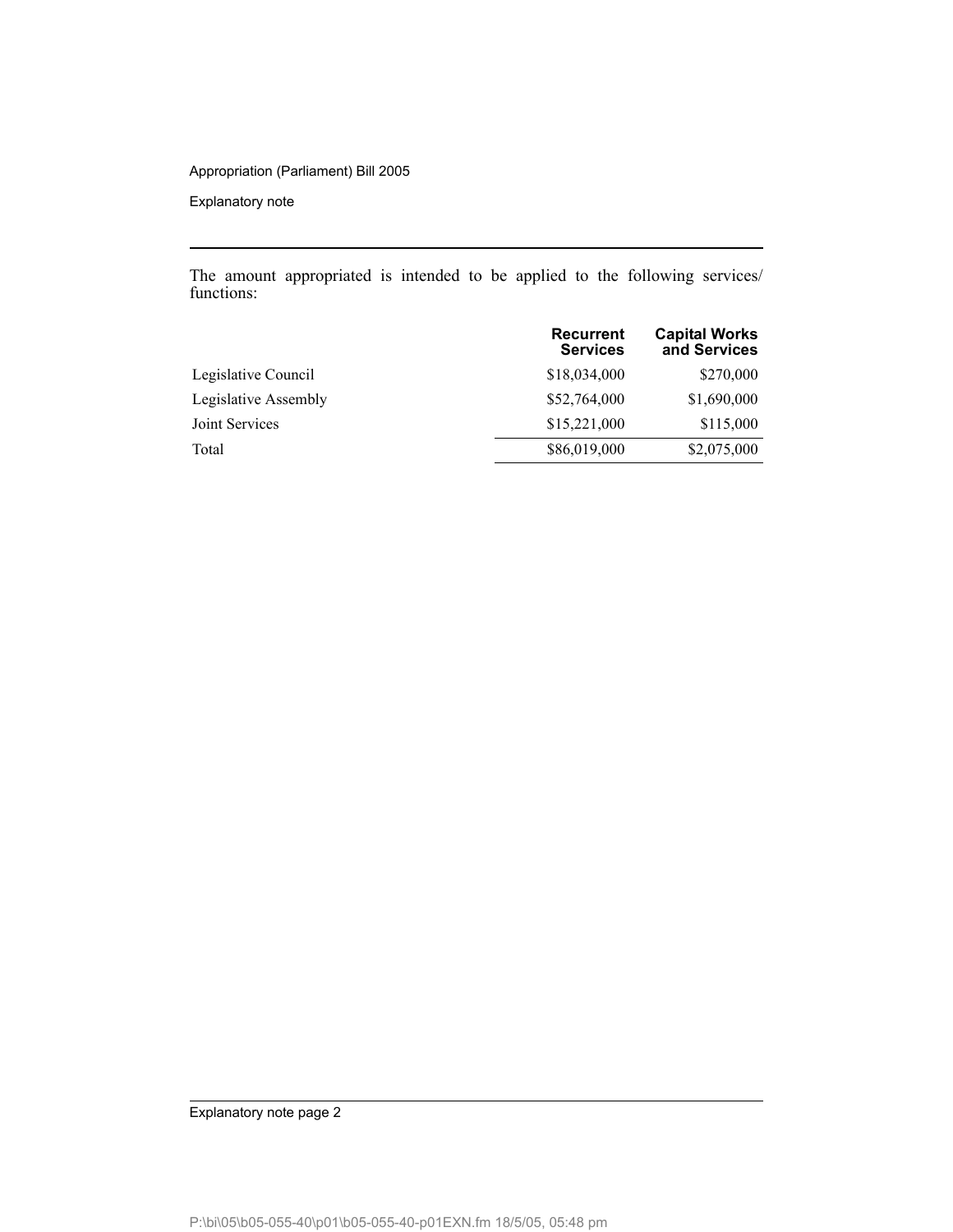First print



New South Wales

# **Appropriation (Parliament) Bill 2005**

### **Contents**

|   |                                              | Page |
|---|----------------------------------------------|------|
|   | Name of Act                                  |      |
|   | Commencement                                 |      |
| 3 | Interpretation                               |      |
|   | Appropriation for recurrent services         |      |
| 5 | Appropriation for capital works and services |      |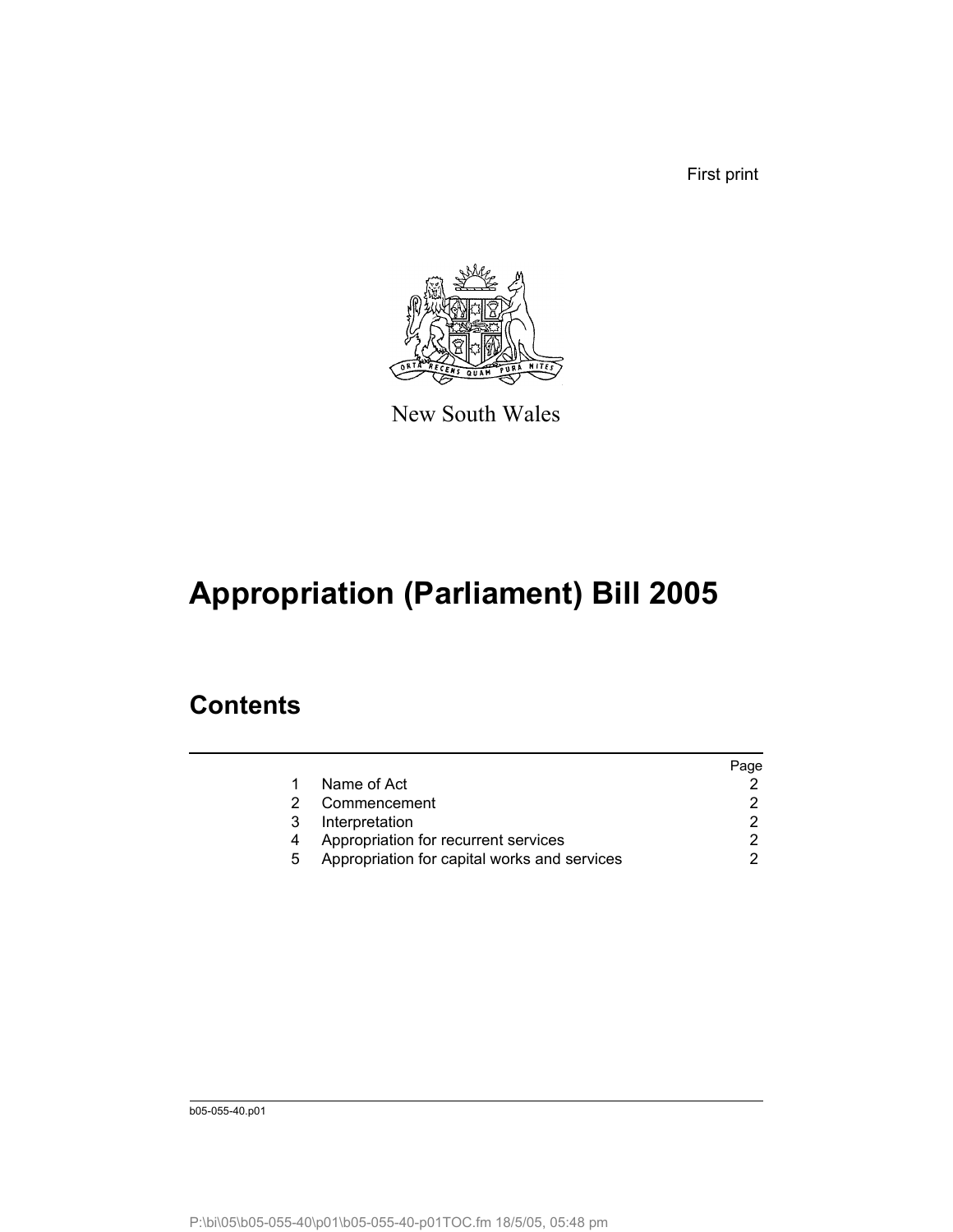Appropriation (Parliament) Bill 2005

**Contents** 

Page

Contents page 2

P:\bi\05\b05-055-40\p01\b05-055-40-p01TOC.fm 18/5/05, 05:48 pm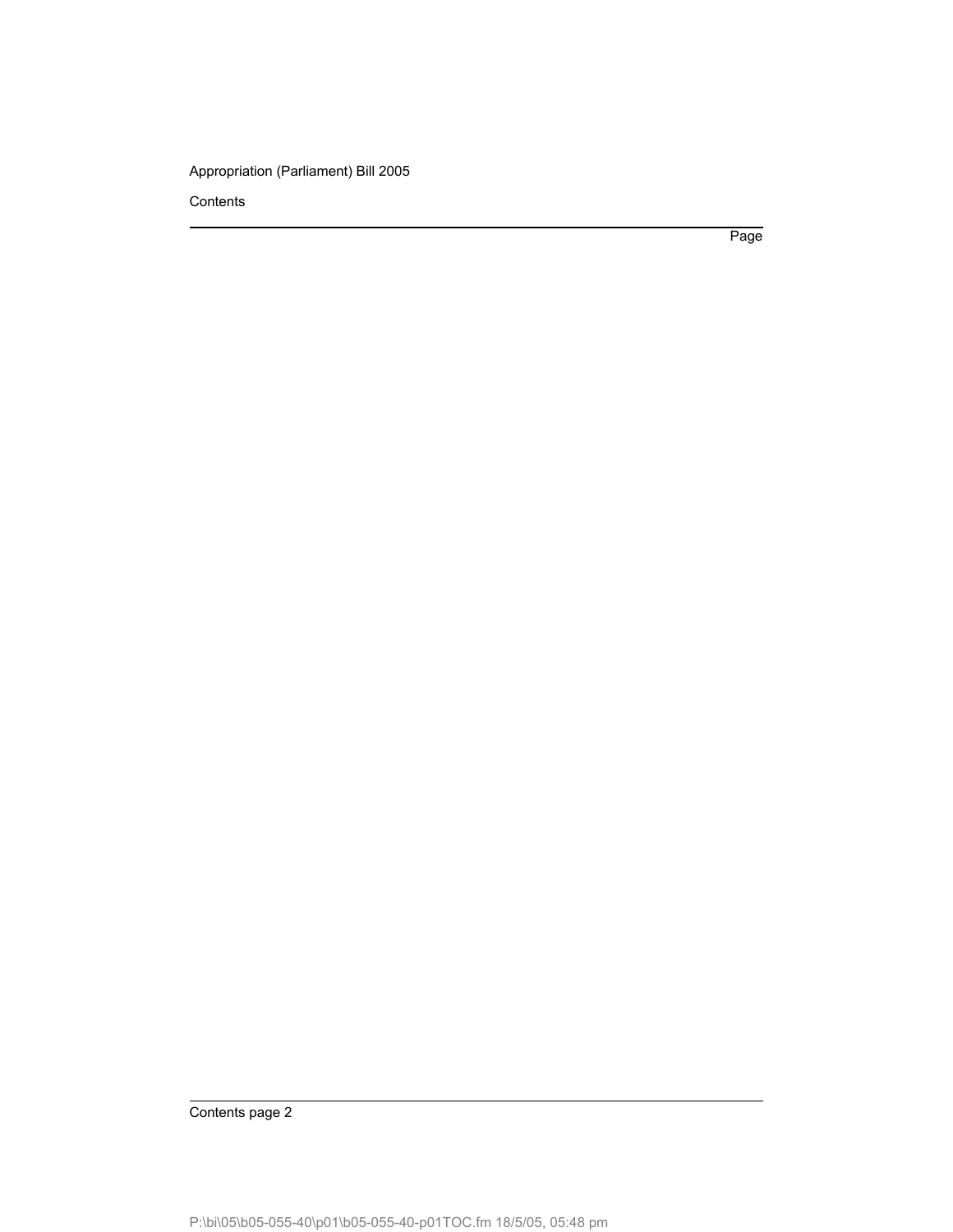

New South Wales

## **Appropriation (Parliament) Bill 2005**

No , 2005

#### **A Bill for**

An Act to appropriate out of the Consolidated Fund sums for the recurrent services and capital works and services of the Legislature for the year 2005–06.